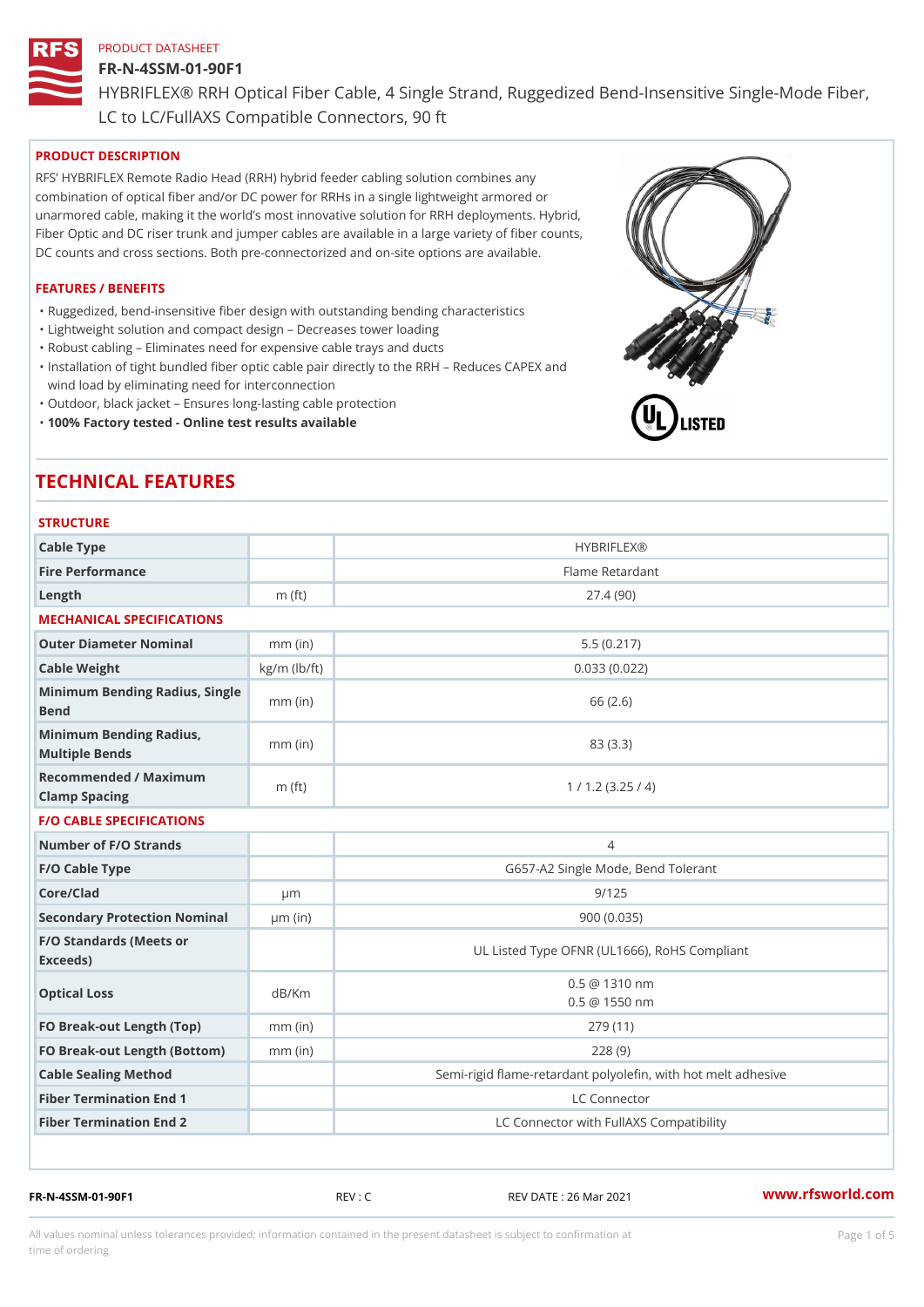## FR-N-4SSM-01-90F1

HYBRIFLEX® RRH Optical Fiber Cable, 4 Single Strand, Ruggedized Be LC to LC/FullAXS Compatible Connectors, 90 ft

| CABLE JACKET                                    |                             |                                             |  |  |  |  |
|-------------------------------------------------|-----------------------------|---------------------------------------------|--|--|--|--|
| UV-Protection Individual and<br>External Jacket |                             | Yes                                         |  |  |  |  |
| Jacket Material                                 |                             | Flame Retardant, Indoor/Outdoor, PVC, Black |  |  |  |  |
| TESTING AND ENVIRONMENTAL                       |                             |                                             |  |  |  |  |
| Storage Temperature                             | $^{\circ}$ C ( $^{\circ}$ F | $-40$ to $70$ ( $-40$ to $158$ )            |  |  |  |  |
| Operation Temperature                           | $^{\circ}$ C ( $^{\circ}$ F | $-40$ to 65 ( $-40$ to 149)                 |  |  |  |  |
| Installation Temperature                        | $^{\circ}$ C ( $^{\circ}$ F | $-20$ to 65 ( $-4$ to 149)                  |  |  |  |  |
| Jacket Specifications                           |                             | UL 1666                                     |  |  |  |  |

#### EXTERNAL DOCUMENT LINKS

NOTES

Installation Guidelwinessad QuickShip 2.0 Program [Informa](http://www.rfsworld.com/images/hybriflex/quickship_program_2.pdf)tion: On-line Factory Te[s](https://www.rfsworld.com/pictures/userfiles/programs/AAST Latest Version.zip)teResults:

FR-N-4SSM-01-90F1 REV : C REV DATE : 26 Mar 2021 [www.](https://www.rfsworld.com)rfsworld.com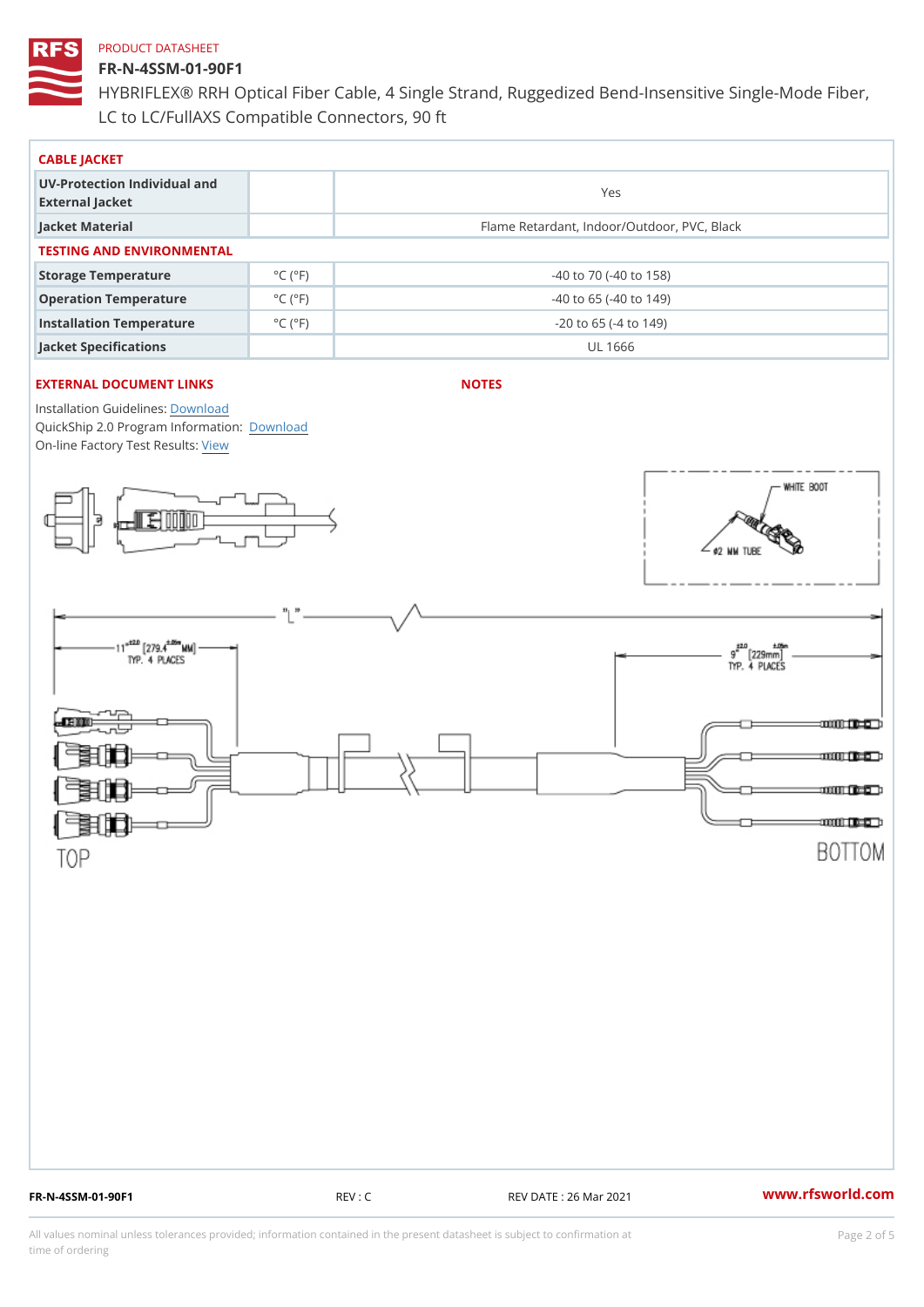#### FR-N-4SSM-01-90F1

 FR-N-1SM-01-70F1 FR-N-1SM-01-80F1 FR-N-1SM-01-90F1 FR-N-1SM-01-100F1

HYBRIFLEX® RRH Optical Fiber Cable, 4 Single Strand, Ruggedized Be LC to LC/FullAXS Compatible Connectors, 90 ft

> FR-N-2SM-01-70F1 FR-N-2SM-01-80F1 FR-N-2SM-01-90F1 FR-N-2SM-01-100F1

|               |                                |               | ADDITIONAL ASSEMBLIES - 1 PAIR SM FIBERDDITIONAL ASSEMBLIES - 2 PAIR SM FIBER |
|---------------|--------------------------------|---------------|-------------------------------------------------------------------------------|
| $L$ ength, ft | Model Number                   | $L$ ength, ft | Model Number                                                                  |
| 10            | $FR - N - 1$ S M - 01 - 10 F 1 | 10            | FR-N-2SM-01-10F1                                                              |
| 20            | $FR - N - 1$ S M - 01 - 20 F 1 | 20            | $FR - N - 2 SM - 01 - 20 F1$                                                  |
| 30            | $FR - N - 1$ S M - 01 - 30 F 1 | 30            | $FR - N - 2 SM - 01 - 30 F1$                                                  |
| 40            | $FR - N - 1 SM - 01 - 40 F1$   | 40            | $FR - N - 2 SM - 01 - 40 F1$                                                  |
| 50            | $FR - N - 1$ S M - 01 - 50 F 1 | 50            | FR-N-2SM-01-50F1                                                              |
| 60            | $FR - N - 1$ S M - 01 - 60 F 1 | 60            | $FR - N - 2 SM - 01 - 60 F1$                                                  |

FR-N-4SSM-01-90F1 REV : C REV DATE : 26 Mar 2021 [www.](https://www.rfsworld.com)rfsworld.com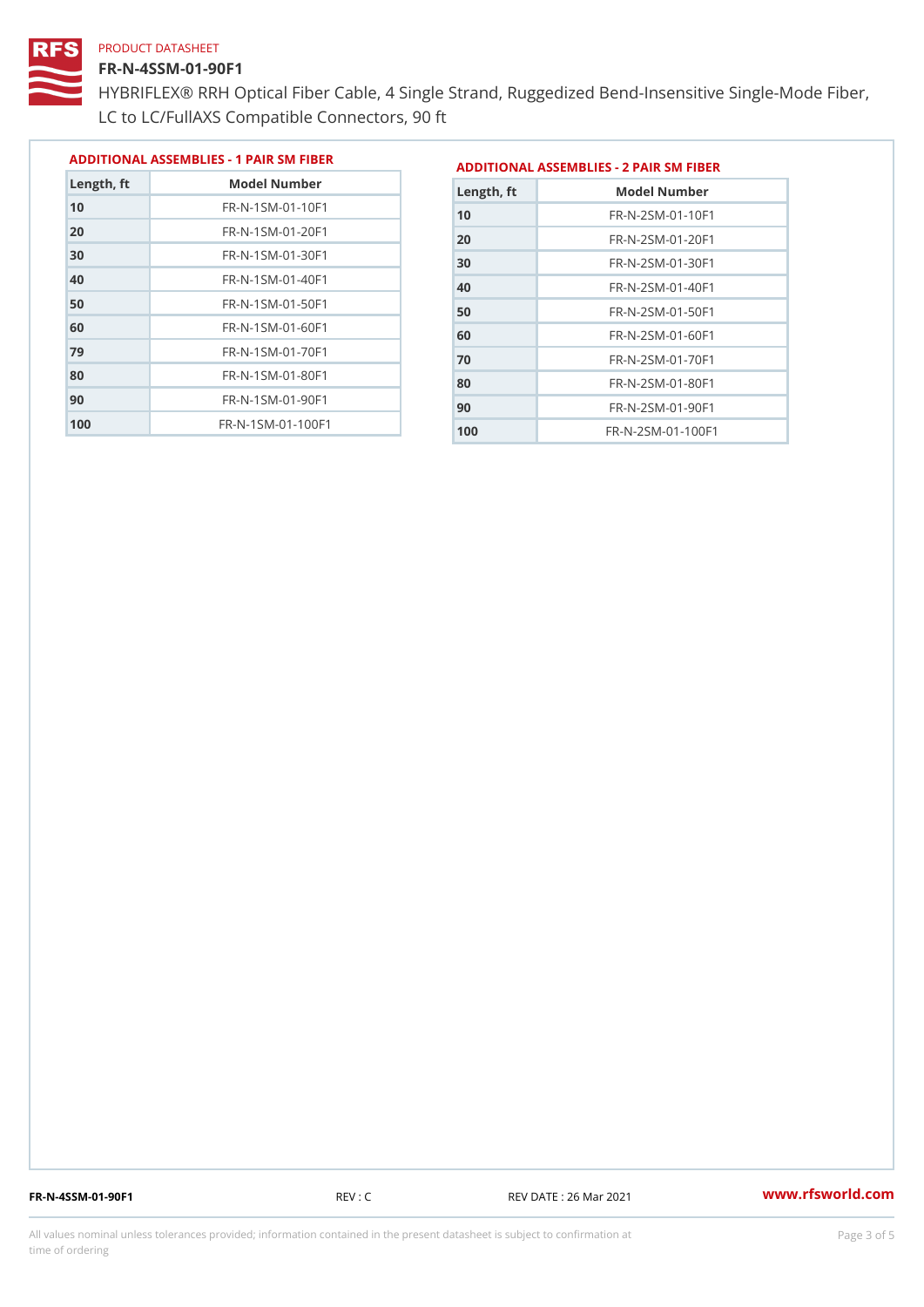#### FR-N-4SSM-01-90F1

HYBRIFLEX® RRH Optical Fiber Cable, 4 Single Strand, Ruggedized Be LC to LC/FullAXS Compatible Connectors, 90 ft

ADDITIONAL ASSEMBLIES - 3 PAIR SM FIBERED DITIONAL ASSEMBLIES - 4 PAIR SM FIBER

| Length, ft | Model Number                   |
|------------|--------------------------------|
| 10         | $FR - N - 3 S M - 01 - 10 F1$  |
| 20         | FR-N-3SM-01-20F1               |
| 30         | FR-N-3SM-01-30F1               |
| 40         | $FR - N - 3 S M - 01 - 40 F1$  |
| 50         | FR-N-3SM-01-50F1               |
| 60         | $FR - N - 3 S M - 01 - 60 F1$  |
| 79         | $FR - N - 3 S M - 01 - 70 F1$  |
| 80         | $FR - N - 3 S M - 01 - 80 F1$  |
| 90         | FR-N-3SM-01-90F1               |
| 100        | $FR - N - 3 S M - 01 - 100 F1$ |

| Length, ft | Model Number                   |
|------------|--------------------------------|
| 10         | FR-N-4SM-01-10F1               |
| 20         | $FR - N - 4 SM - 01 - 20 F1$   |
| 30         | $FR - N - 4 S M - 01 - 30 F1$  |
| 40         | $FR - N - 4 SM - 01 - 40 F1$   |
| 50         | FR-N-4SM-01-50F1               |
| 60         | $FR - N - 4 SM - 01 - 60 F1$   |
| 70         | FR-N-4SM-01-70F1               |
| 80         | $FR - N - 4 S M - 01 - 80 F1$  |
| 90         | FR-N-4SM-01-90F1               |
| 100        | $FR - N - 4 S M - 01 - 100 F1$ |

#### ADDITIONAL ASSEMBLIES - 1 STRAND SM FABSDRTIONAL ASSEMBLIES - 2 STRAND SM FIBER

| Length, ft | Model Number                     | $L$ ength, ft | Model Number                |
|------------|----------------------------------|---------------|-----------------------------|
| 10         | FR-N-1SSM-01-10F1                | 10            | FR-N-2SSM-01-10F1           |
| 20         | FR-N-1SSM-01-20F1                | 20            | FR-N-2SSM-01-20F1           |
| 30         | FR-N-1SSM-01-30F1                | 30            | FR-N-2SSM-01-30F1           |
| 40         | $FR - N - 1$ S S M - 01 - 40 F 1 | 40            | $FR - N - 2SSM - 01 - 40F1$ |
| 50         | $FR - N - 1$ S S M - 01 - 50 F 1 | 50            | $FR - N - 2SSM - 01 - 50F1$ |
| 60         | FR-N-1SSM-01-60F1                | 60            | $FR - N - 2SSM - 01 - 60F1$ |
| 70         | $FR - N - 1$ S S M - 01 - 70 F 1 | 70            | $FR - N - 2SSM - 01 - 70F1$ |
| 80         | FR-N-1SSM-01-80F1                | 80            | FR-N-2SSM-01-80F1           |
| 90         | FR-N-1SSM-01-90F1                | 90            | $FR - N - 2SSM - 01 - 90F1$ |
| 100        | FR-N-1SSM-01-100F1               | 100           | FR-N-2SSM-01-100F1          |
|            |                                  |               |                             |

#### ADDITIONAL ASSEMBLIES - 3 STRAND SM FABSDRTIONAL ASSEMBLIES - 4 STRAND SM FIBER

| Length, ft | Model Number                    |
|------------|---------------------------------|
| 10         | $FR - N - 3 S S M - 01 - 10 F1$ |
| 20         | FR-N-3SSM-01-20F1               |
| 30         | FR-N-3SSM-01-30F1               |
| 40         | FR-N-3SSM-01-40F1               |
| 50         | $FR - N - 3 S S M - 01 - 50 F1$ |
| 60         | FR-N-3SSM-01-60F1               |
| 70         | FR-N-3SSM-01-70F1               |
| 80         | FR-N-3SSM-01-80F1               |
| 90         | FR-N-3SSM-01-90F1               |
| 100        | FR-N-3SSM-01-100F1              |

| Length, ft | Model Number                     |
|------------|----------------------------------|
| 10         | FR-N-4SSM-01-10F1                |
| 20         | FR-N-4SSM-01-20F1                |
| 30         | $FR - N - 4 S S M - 01 - 30 F1$  |
| 40         | $FR - N - 4 S S M - 01 - 40 F1$  |
| 50         | FR-N-4SSM-01-50F1                |
| 60         | $FR - N - 4$ S S M - 01 - 60 F 1 |
| 70         | $FR - N - 4$ S S M - 01 - 70 F 1 |
| 80         | FR-N-4SSM-01-80F1                |
| 90         | $FR - N - 4$ S S M - 01 - 90 F 1 |
| 100        | FR-N-4SSM-01-100F1               |

FR-N-4SSM-01-90F1 REV : C REV DATE : 26 Mar 2021 [www.](https://www.rfsworld.com)rfsworld.com

All values nominal unless tolerances provided; information contained in the present datasheet is subject to Pcapgnéig4m ssti time of ordering